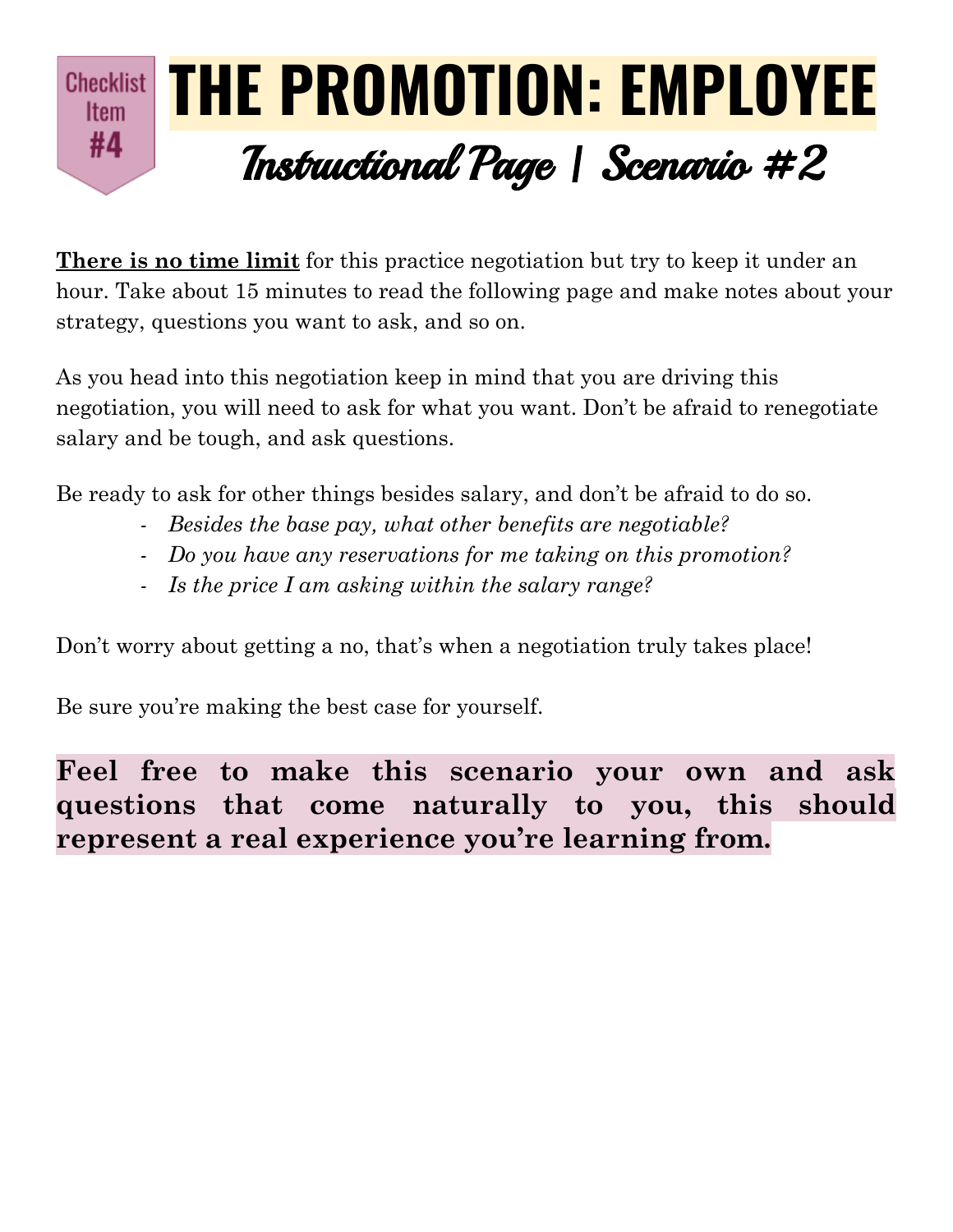**Checklist** Item #4

## **THE PROMOTION: EMPLOYEE** Situation Description

You are a Real Estate Representative for Starbucks in San Francisco, California. You have worked there for six years under the Real Estate Manager. Before working at Starbucks you obtained a Bachelor's Degree in Business Administration and took additional Real Estate courses before working for 2 years in the Real Estate business learning the "ins and outs" of Real Estate.

Since working at Starbucks you have helped purchase key properties that have lead to an increase in sales by **25% i**n the San Francisco area. You have also filled in for the Manager when they were not available and took over their additional duties. You even helped organize the office in a more modern efficient way, while they were on vacation, helping to keep the office clean and tidy.

You are the first one in the office and the last one to leave, and you are an excellent researcher and negotiator. The sales you help negotiate have always been purchased under budget. While you get along with all your employees and are easy to get along with, you got off on a bad foot with the local grocery store owner who has since given the two coffee shop spots in his local stores to Dunkin Donuts your competitor. **This lead to a decrease in sales and a loss of hundreds of dollars in revenue.** You apologized numerous times to the owner taking full responsibility and was highly transparent with Starbucks about the situation and ensured this would never happen again.

Despite this, you have been a shining star in your department and at Starbucks and currently make **\$73K** a year, so when your Manager announced they were retiring, you quickly put your name in the cup to replace them and be promoted. After a round of several interviews, you received the position, in part because your old Manager loved you and highly recommended you. They told you before heading into the negotiation that they were making **\$98K** a year, but when you researched it on Glassdoor the high end was **\$101K** annually. You also know that there were other highly qualified candidates who interviewed.